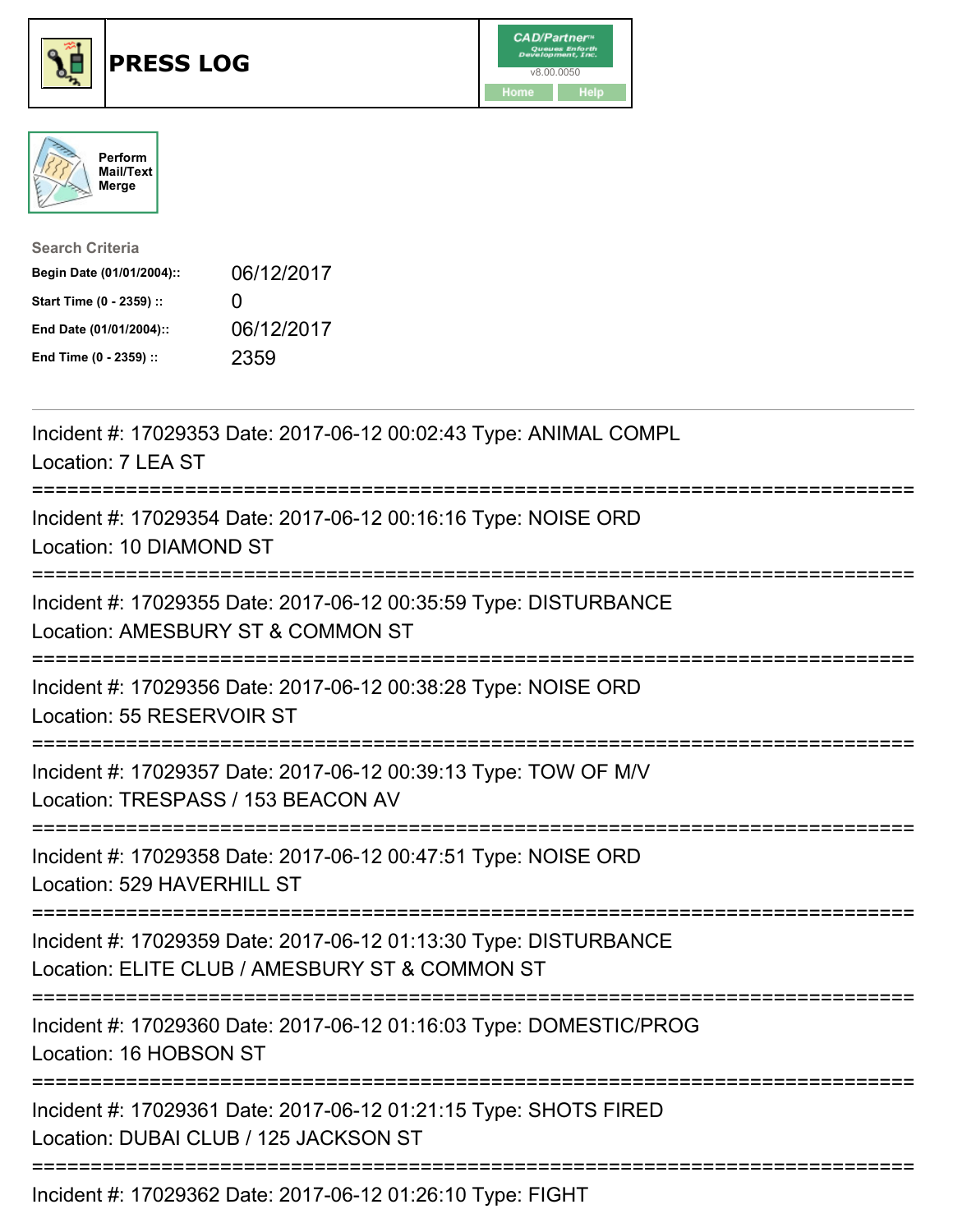| Location: SAM'S FOOD STORE / 389 BROADWAY                                                                                                 |
|-------------------------------------------------------------------------------------------------------------------------------------------|
| Incident #: 17029363 Date: 2017-06-12 01:44:17 Type: SUS PERS/MV<br>Location: 35 SHAW ST                                                  |
| Incident #: 17029364 Date: 2017-06-12 02:13:47 Type: FIGHT<br>Location: SEVEN ELEVEN / 370 BROADWAY                                       |
| Incident #: 17029365 Date: 2017-06-12 02:16:03 Type: NOISE ORD<br>Location: 10 DIAMOND ST                                                 |
| Incident #: 17029366 Date: 2017-06-12 02:31:51 Type: SUS PERS/MV<br>Location: HAFFNER'S GAS STATION / 69 PARKER ST                        |
| Incident #: 17029367 Date: 2017-06-12 02:52:42 Type: ALARMS<br>Location: NESC FEDERAL CREDIT UNION / 14 AMESBURY ST                       |
| Incident #: 17029368 Date: 2017-06-12 02:58:19 Type: HIT & RUN M/V<br>Location: 112 PHILLIPS ST                                           |
| Incident #: 17029369 Date: 2017-06-12 03:38:04 Type: ALARM/BURG<br>Location: HOME AND MORE / 8 S BROADWAY #SUITE 1                        |
| :================<br>Incident #: 17029370 Date: 2017-06-12 04:04:42 Type: M/V STOP<br>Location: BROADWAY & VALLEY ST                      |
| -------------------------------<br>Incident #: 17029372 Date: 2017-06-12 04:04:50 Type: SHOTS FIRED<br>Location: ANDOVER ST & WINTHROP AV |
| Incident #: 17029371 Date: 2017-06-12 04:06:12 Type: M/V STOP<br>Location: BROADWAY & HAVERHILL ST                                        |
| Incident #: 17029373 Date: 2017-06-12 04:19:45 Type: M/V STOP<br><b>Location: EVERETT ST</b>                                              |
| ====================<br>Incident #: 17029374 Date: 2017-06-12 04:25:05 Type: M/V STOP<br>Location: GRAFTON ST & WINTHROP AV               |
| Incident #: 17029375 Date: 2017-06-12 04:26:56 Type: M/V STOP<br>Location: AMES ST & SMITH ST                                             |
| Incident #: 17029376 Date: 2017-06-12 04:29:17 Type: M/V STOP                                                                             |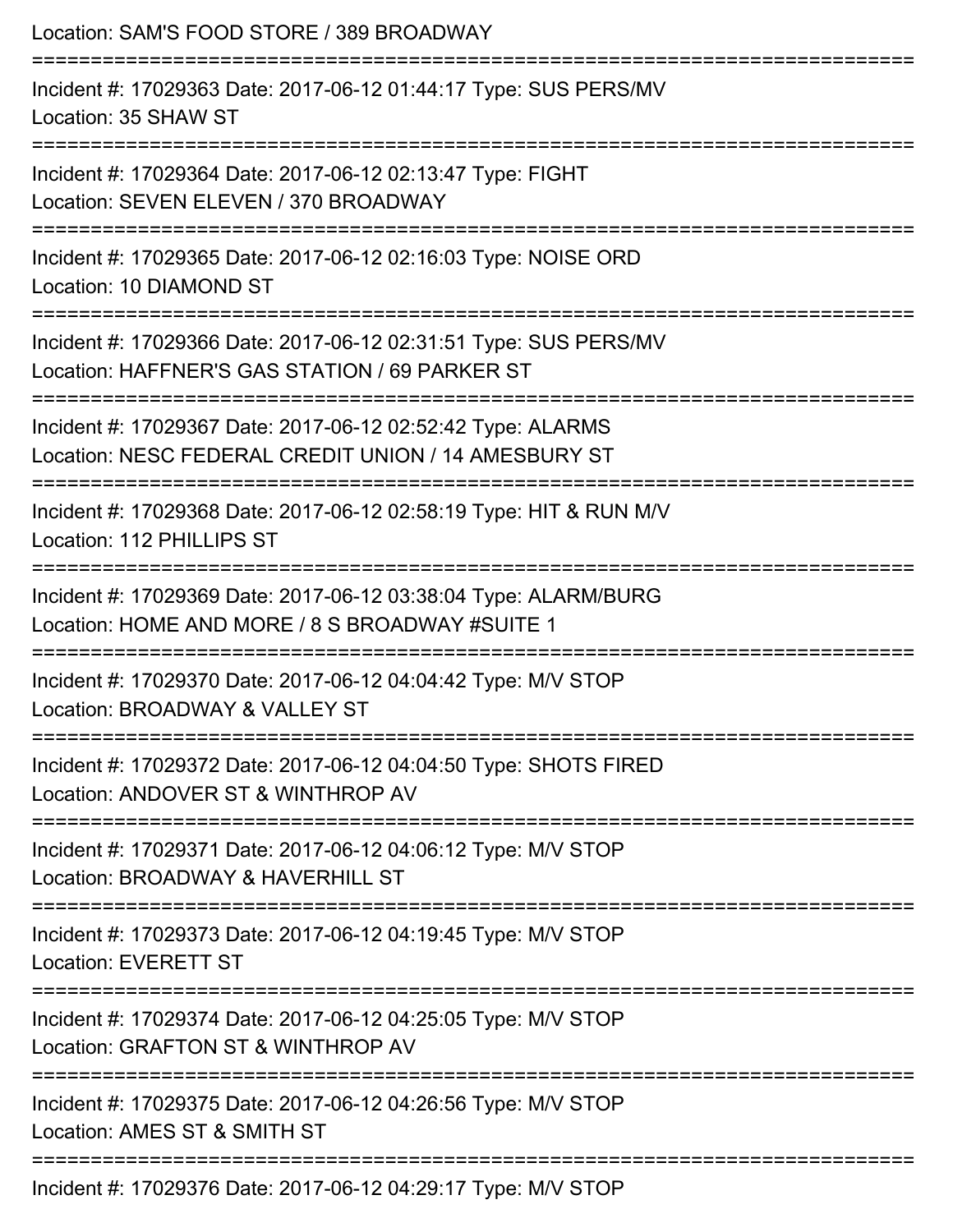| Incident #: 17029377 Date: 2017-06-12 04:31:55 Type: M/V STOP<br>Location: BROADWAY & CROSS ST              |
|-------------------------------------------------------------------------------------------------------------|
| Incident #: 17029378 Date: 2017-06-12 04:42:50 Type: ALARM/BURG<br>Location: LAWRENCE HIGH / 70 N PARISH RD |
| Incident #: 17029379 Date: 2017-06-12 05:01:34 Type: M/V STOP<br>Location: MERRIMACK ST & PARKER ST         |
| Incident #: 17029380 Date: 2017-06-12 05:16:54 Type: M/V STOP<br>Location: 116 NEWTON ST                    |
| Incident #: 17029381 Date: 2017-06-12 05:19:18 Type: VIO 209A<br>Location: 11 N PARISH RD                   |
| Incident #: 17029382 Date: 2017-06-12 05:30:48 Type: MAL DAMAGE<br>Location: 24 SAXONIA AV                  |
| Incident #: 17029383 Date: 2017-06-12 05:39:00 Type: M/V STOP<br>Location: MERRIMACK ST & S BROADWAY        |
| Incident #: 17029384 Date: 2017-06-12 06:00:32 Type: MAL DAMAGE<br>Location: 18 BEACON ST                   |
| Incident #: 17029385 Date: 2017-06-12 06:10:31 Type: ABAND MV<br>Location: 1 TAFT ST                        |
| Incident #: 17029386 Date: 2017-06-12 06:26:31 Type: MV/BLOCKING<br><b>Location: 21 BENNINGTON ST</b>       |
| Incident #: 17029387 Date: 2017-06-12 06:56:43 Type: STOL/MV/PAS<br>Location: 36 BOXFORD ST                 |
| Incident #: 17029388 Date: 2017-06-12 07:09:55 Type: MV/BLOCKING<br>Location: FERN ST & SARATOGA ST         |
| Incident #: 17029389 Date: 2017-06-12 07:11:51 Type: DETAIL<br>Location: ROAD JOB / KINGSTON ST & NEWTON ST |
| Incident #: 17029390 Date: 2017-06-12 07:19:00 Type: AUTO ACC/NO PI                                         |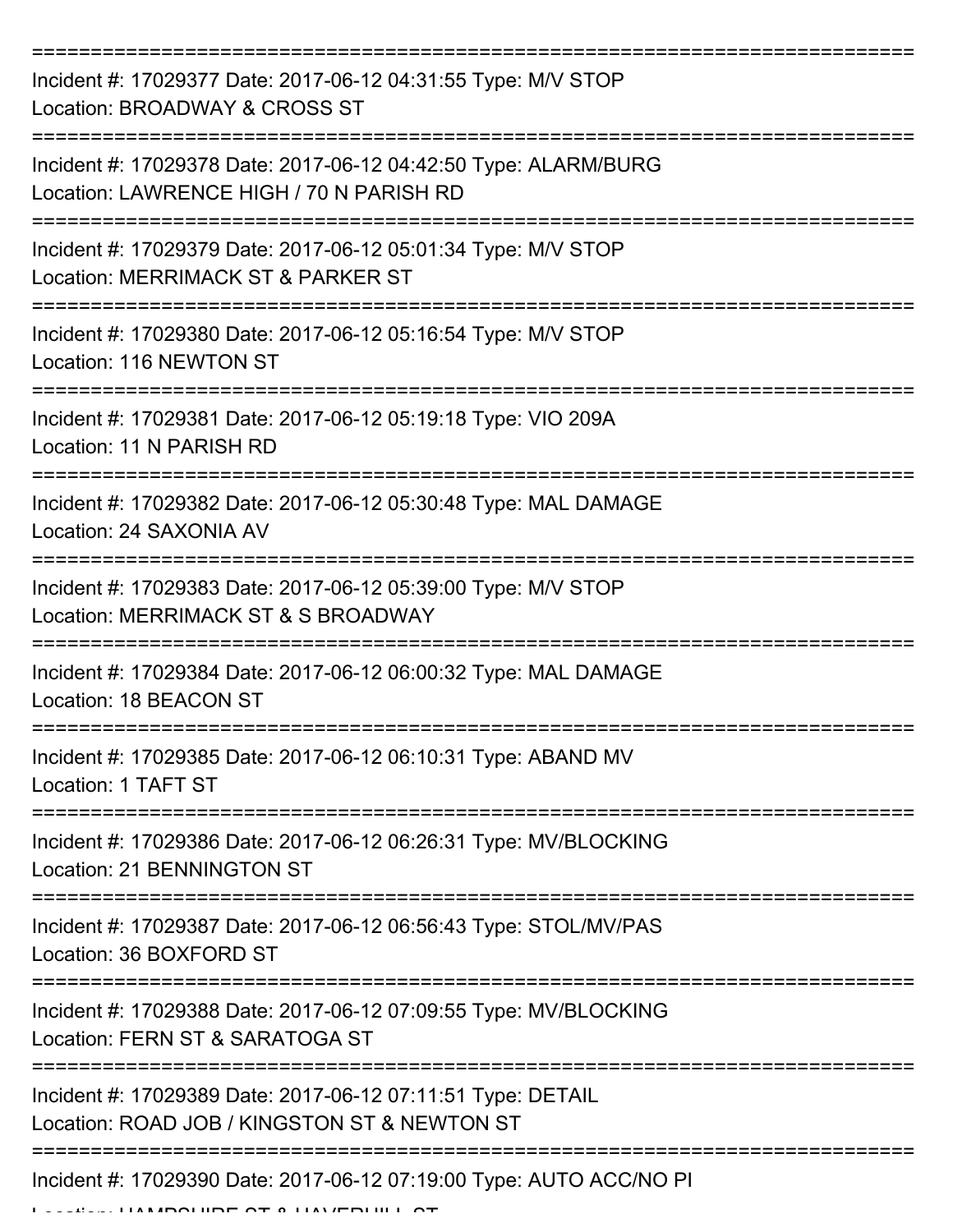| Incident #: 17029391 Date: 2017-06-12 07:20:38 Type: MV/BLOCKING<br>Location: TOW / 78 AVON ST              |
|-------------------------------------------------------------------------------------------------------------|
| Incident #: 17029392 Date: 2017-06-12 07:47:10 Type: ABAND MV<br>Location: 39 FOSTER ST                     |
| Incident #: 17029393 Date: 2017-06-12 09:19:18 Type: PARK & WALK<br>Location: BRADFORD ST & BROADWAY        |
| Incident #: 17029394 Date: 2017-06-12 09:21:01 Type: AUTO ACC/NO PI<br>Location: HAVERHILL ST & MARGIN ST   |
| Incident #: 17029395 Date: 2017-06-12 09:22:55 Type: COURT DOC SERVE<br>Location: 23 TRENTON ST             |
| Incident #: 17029396 Date: 2017-06-12 09:23:54 Type: ANIMAL COMPL<br>Location: BRUCE SCHOOL / 136 BUTLER ST |
| Incident #: 17029397 Date: 2017-06-12 09:28:35 Type: LOST PROPERTY<br>Location: 40 LAWRENCE ST #443         |
| Incident #: 17029398 Date: 2017-06-12 09:36:24 Type: COURT TIME<br>Location: 2 APPLETON ST                  |
| Incident #: 17029399 Date: 2017-06-12 09:39:51 Type: M/V STOP<br>Location: BRADFORD & WEST                  |
| Incident #: 17029400 Date: 2017-06-12 09:48:17 Type: THREATS<br>Location: FROST SCHOOL / 33 HAMLET ST       |
| Incident #: 17029401 Date: 2017-06-12 09:57:45 Type: MAN DOWN<br>Location: BROADWAY & HAVERHILL ST          |
| Incident #: 17029402 Date: 2017-06-12 10:01:08 Type: M/V STOP<br>Location: S UNION ST & SALEM ST            |
| Incident #: 17029403 Date: 2017-06-12 10:03:01 Type: M/V STOP<br>Location: S UNION ST & SALEM ST            |
| Incident #: 17029404 Date: 2017-06-12 10:17:07 Type: ALARMS                                                 |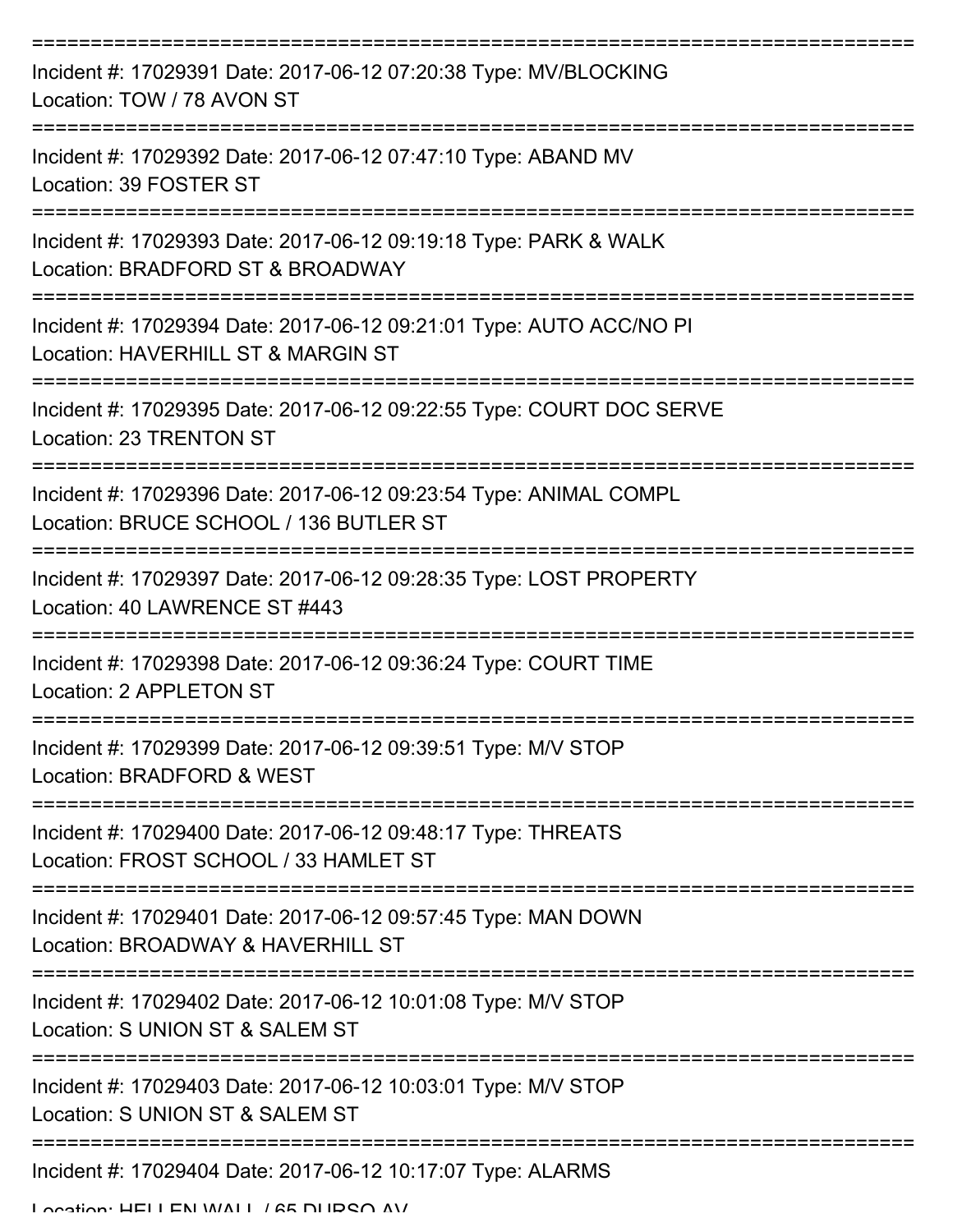| Incident #: 17029405 Date: 2017-06-12 10:17:42 Type: MV/BLOCKING<br>Location: JACKSON LUMBER CO. / 215 MARKET ST    |
|---------------------------------------------------------------------------------------------------------------------|
| Incident #: 17029407 Date: 2017-06-12 10:24:04 Type: HIT & RUN M/V<br>Location: MILFORD ST & UNION ST               |
| Incident #: 17029406 Date: 2017-06-12 10:24:46 Type: WARRANT SERVE<br>Location: 248 BROADWAY                        |
| Incident #: 17029408 Date: 2017-06-12 10:26:29 Type: AUTO ACC/NO PI<br>Location: 78 WATER ST                        |
| Incident #: 17029409 Date: 2017-06-12 10:33:44 Type: M/V STOP<br>Location: S BROADWAY & SALEM ST                    |
| Incident #: 17029410 Date: 2017-06-12 10:33:55 Type: TRESPASSING<br>Location: 345 BROADWAY                          |
| Incident #: 17029411 Date: 2017-06-12 10:40:30 Type: M/V STOP<br>Location: 274 BROADWAY                             |
| Incident #: 17029412 Date: 2017-06-12 10:41:52 Type: COURT DOC SERVE<br>Location: 6 SPRINGFIELD ST                  |
| Incident #: 17029413 Date: 2017-06-12 10:52:18 Type: HIT & RUN M/V<br>Location: PARKER ST & SALEM ST                |
| Incident #: 17029414 Date: 2017-06-12 11:11:39 Type: ANIMAL COMPL<br>Location: 20 ALLYN TER                         |
| Incident #: 17029415 Date: 2017-06-12 11:23:29 Type: INVEST CONT<br>Location: 7 HOLT ST                             |
| =======================<br>Incident #: 17029416 Date: 2017-06-12 11:23:47 Type: NOTIFICATION<br>Location: 9 WOOD LN |
| Incident #: 17029417 Date: 2017-06-12 11:28:46 Type: M/V STOP<br>Location: 359 BROADWAY                             |
| Incident #: 17029418 Date: 2017-06-12 11:33:27 Type: SUS PERS/MV<br>Location: S UNION ST & SALEM ST                 |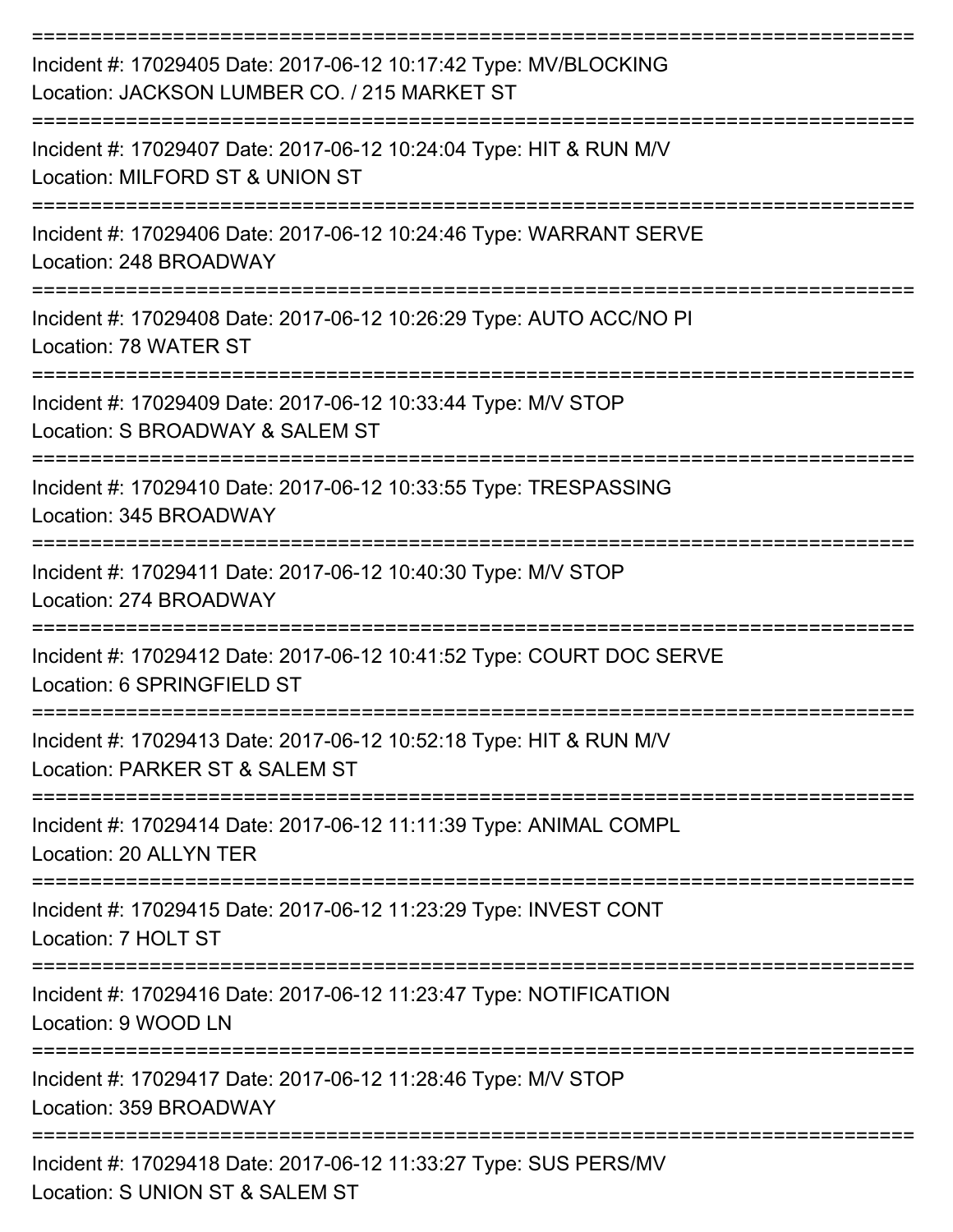| Incident #: 17029419 Date: 2017-06-12 11:34:48 Type: EXTRA SURVEIL<br>Location: 137 BENNINGTON                         |
|------------------------------------------------------------------------------------------------------------------------|
| Incident #: 17029420 Date: 2017-06-12 11:40:41 Type: TRESPASSING<br>Location: 11 DIAMOND ST                            |
| Incident #: 17029421 Date: 2017-06-12 11:40:45 Type: ALARMS<br>Location: 40 BERESFORD ST                               |
| Incident #: 17029422 Date: 2017-06-12 11:47:46 Type: SPECIAL CHECK<br>Location: 305 ESSEX ST                           |
| Incident #: 17029423 Date: 2017-06-12 11:56:31 Type: WARRANT SERVE<br>Location: 356 BROADWAY #5                        |
| Incident #: 17029424 Date: 2017-06-12 11:57:19 Type: PARK & WALK<br>Location: BRADFORD ST & BROADWAY                   |
| ========================<br>Incident #: 17029425 Date: 2017-06-12 12:16:41 Type: 911 HANG UP<br>Location: 115 ALDER ST |
| Incident #: 17029426 Date: 2017-06-12 12:17:59 Type: DISTURBANCE<br>Location: HEADSTART (GLCAC) / 305 ESSEX ST         |
| Incident #: 17029427 Date: 2017-06-12 12:19:54 Type: B&E FOLLOW UP<br>Location: 338 LAWRENCE ST                        |
| Incident #: 17029428 Date: 2017-06-12 12:20:19 Type: INVEST CONT<br>Location: 43 TRENTON ST                            |
| Incident #: 17029429 Date: 2017-06-12 12:35:24 Type: WARRANT SERVE<br>Location: 117 MYRTLE ST                          |
| Incident #: 17029430 Date: 2017-06-12 12:38:36 Type: TRESPASSING<br>Location: 117 WILLOW                               |
| Incident #: 17029431 Date: 2017-06-12 12:41:28 Type: MAL DAMAGE<br>Location: RITE AID PHARMACY / 365 ESSEX ST          |
| Incident #: 17029432 Date: 2017-06-12 12:46:51 Type: DISTURBANCE<br>Location: TARBOX SCHOOL / 59 ALDER ST              |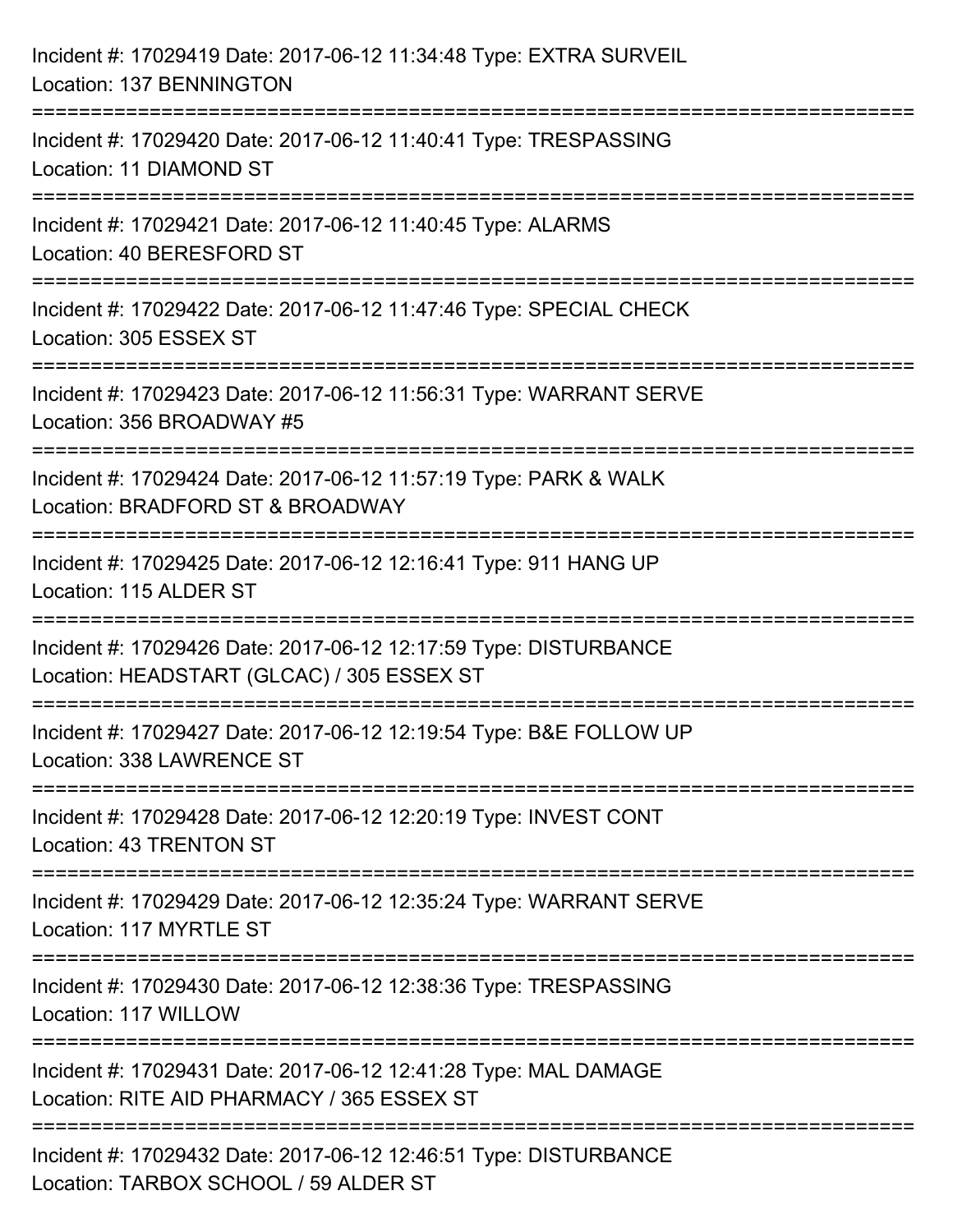| Incident #: 17029434 Date: 2017-06-12 12:51:43 Type: CK WELL BEING<br>Location: 355 PARK ST #501                                                               |
|----------------------------------------------------------------------------------------------------------------------------------------------------------------|
| Incident #: 17029433 Date: 2017-06-12 12:52:06 Type: SPECIAL CHECK<br>Location: 137 BENNINGTON ST                                                              |
| Incident #: 17029435 Date: 2017-06-12 13:00:13 Type: INVESTIGATION<br>Location: 120 ABBOTT ST FL 1                                                             |
| Incident #: 17029436 Date: 2017-06-12 13:01:34 Type: M/V STOP<br>Location: 98 EVERETT ST                                                                       |
| Incident #: 17029437 Date: 2017-06-12 13:04:59 Type: 209A/SERVE<br>Location: 31 JACKSON ST<br>---------------------------------                                |
| Incident #: 17029438 Date: 2017-06-12 13:22:48 Type: WARRANT SERVE<br>Location: 30 GREENFIELD ST                                                               |
| Incident #: 17029440 Date: 2017-06-12 13:32:14 Type: SUS PERS/MV<br>Location: LAWRENCE DISTRICT COURT / 381 COMMON ST<br>=================<br>================ |
| Incident #: 17029439 Date: 2017-06-12 13:32:46 Type: M/V STOP<br><b>Location: MARKET</b>                                                                       |
| Incident #: 17029441 Date: 2017-06-12 13:48:06 Type: ASSSIT OTHER PD<br>Location: 39 CROSBY ST                                                                 |
| Incident #: 17029442 Date: 2017-06-12 14:01:26 Type: HIT & RUN M/V<br>Location: BROADWAY & CROSS ST                                                            |
| Incident #: 17029443 Date: 2017-06-12 14:04:32 Type: M/V STOP<br><b>Location: FALLS BRIDGE</b>                                                                 |
| Incident #: 17029444 Date: 2017-06-12 14:07:50 Type: DISTURBANCE<br>Location: 141 AMESBURY ST #306                                                             |
| Incident #: 17029445 Date: 2017-06-12 14:18:40 Type: THREATS<br>Location: 372 MARKET ST                                                                        |
| Incident #: 17029446 Date: 2017-06-12 14:31:54 Type: M/V STOP<br>Location: 31 HAMILTON ST                                                                      |

===========================================================================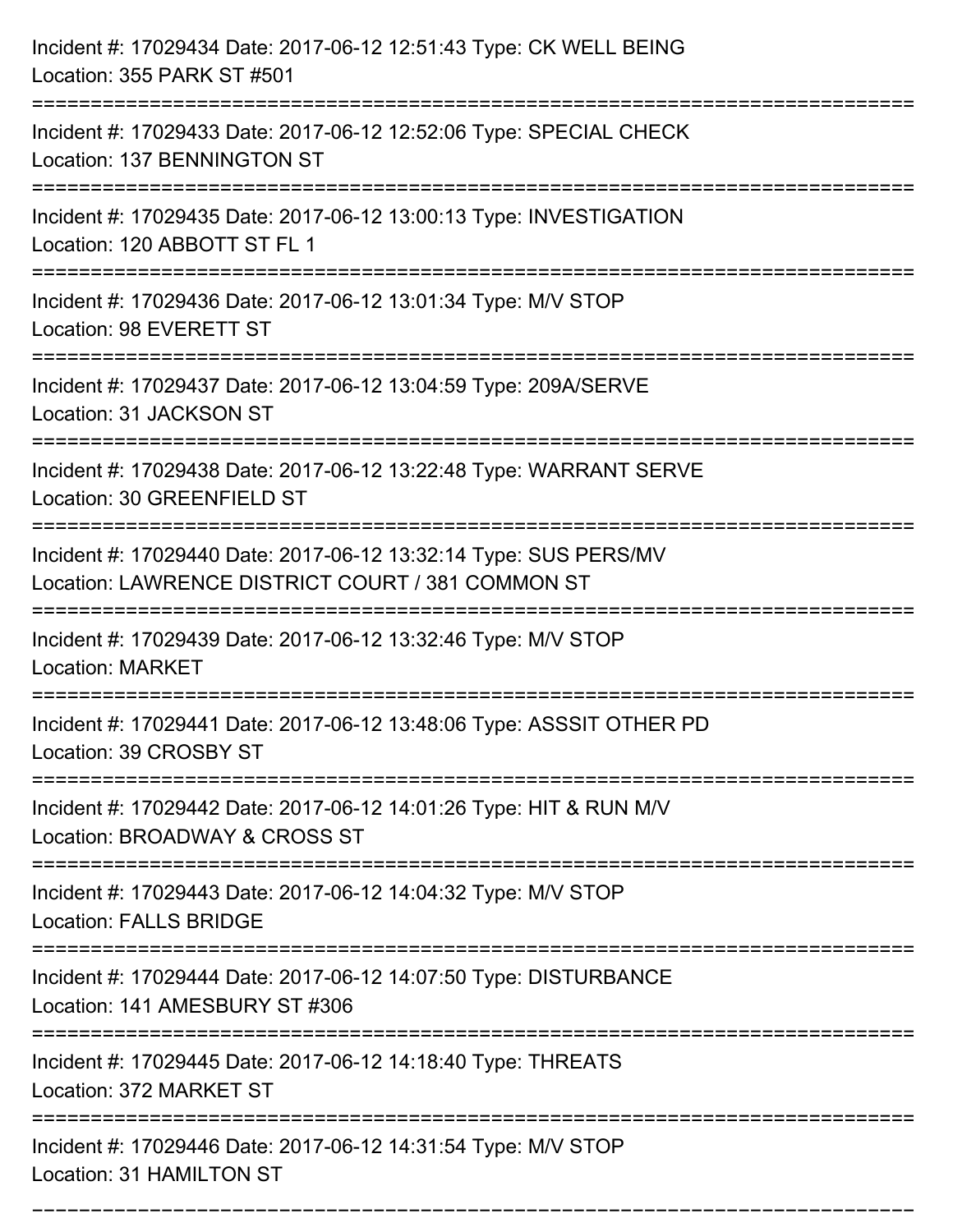| Incident #: 17029447 Date: 2017-06-12 14:43:18 Type: DISABLED MV<br>Location: TOW / 114 BENNINGTON ST<br>============================== |
|-----------------------------------------------------------------------------------------------------------------------------------------|
| Incident #: 17029448 Date: 2017-06-12 14:52:43 Type: AUTO ACC/NO PI<br>Location: 275 SALEM ST<br>-----------------                      |
| Incident #: 17029449 Date: 2017-06-12 14:56:50 Type: M/V STOP<br>Location: FERRY ST & HARRIMAN ST                                       |
| Incident #: 17029450 Date: 2017-06-12 14:59:47 Type: GENERAL SERV<br>Location: 16 PROSPECT CT                                           |
| Incident #: 17029451 Date: 2017-06-12 15:05:02 Type: DRUG VIO<br>Location: 368 S. BROADWAY                                              |
| Incident #: 17029452 Date: 2017-06-12 15:27:58 Type: SHOPLIFTING<br>Location: S UNION & EXETER                                          |
| .====================<br>Incident #: 17029453 Date: 2017-06-12 15:30:08 Type: DISABLED MV<br>Location: RT 114 PLAZA                     |
| Incident #: 17029454 Date: 2017-06-12 15:32:20 Type: M/V STOP<br>Location: BRADFORD ST & HAMPSHIRE ST                                   |
| Incident #: 17029455 Date: 2017-06-12 15:36:29 Type: KEEP PEACE<br>Location: 46 AMESBURY ST #4D                                         |
| Incident #: 17029456 Date: 2017-06-12 15:41:11 Type: SPECIAL CHECK<br>Location: 150 SARATOGA ST                                         |
| Incident #: 17029457 Date: 2017-06-12 15:44:01 Type: AUTO ACC/PI<br>Location: LEXINGTON ST & PARK ST                                    |
| Incident #: 17029458 Date: 2017-06-12 15:46:46 Type: AUTO ACC/NO PI<br>Location: 183 LAWRENCE ST                                        |
| Incident #: 17029459 Date: 2017-06-12 15:50:11 Type: HIT & RUN M/V<br>Location: 31 MERRIMACK ST                                         |
| Incident #: 17029460 Date: 2017-06-12 15:56:01 Type: ROBBERY UNARM<br>Location: AMESBURY ST & COMMON ST                                 |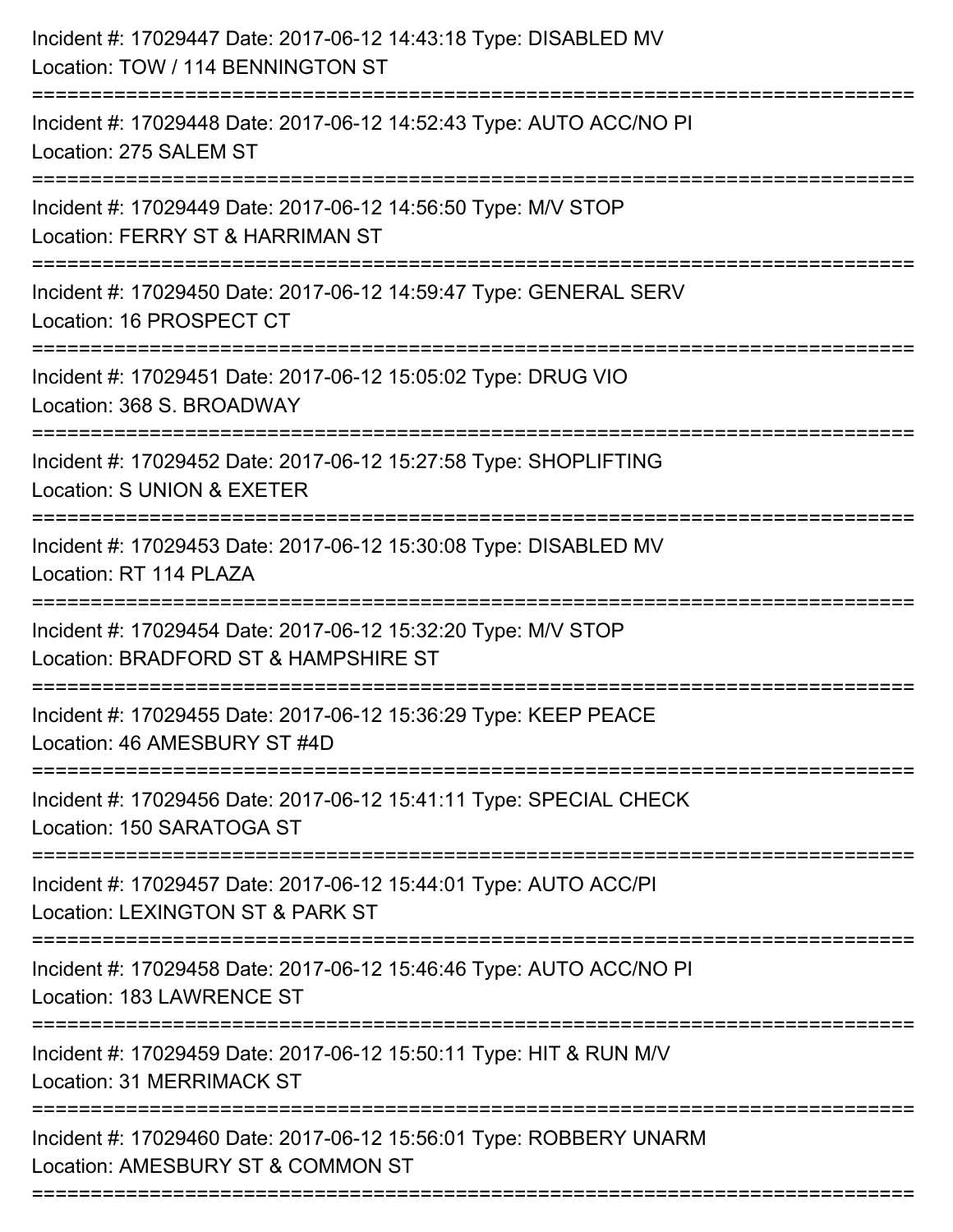Location: 22 S BOWDOIN ST

| Incident #: 17029462 Date: 2017-06-12 16:42:00 Type: SUICIDE ATTEMPT<br>Location: 133 BAILEY ST FL 2ND                |
|-----------------------------------------------------------------------------------------------------------------------|
| Incident #: 17029463 Date: 2017-06-12 17:08:00 Type: SHOPLIFTING<br>Location: MARKET BASKET / 700 ESSEX ST            |
| Incident #: 17029464 Date: 2017-06-12 17:14:25 Type: A&B PAST<br>Location: 53 CEDAR ST                                |
| Incident #: 17029465 Date: 2017-06-12 17:35:04 Type: GENERAL SERV<br>Location: 7C SUMMER ST                           |
| Incident #: 17029466 Date: 2017-06-12 17:35:20 Type: KEEP PEACE<br>Location: 53 DRACUT ST                             |
| Incident #: 17029467 Date: 2017-06-12 17:57:41 Type: A&B PAST<br>Location: 147 FERRY ST                               |
| Incident #: 17029468 Date: 2017-06-12 18:03:47 Type: THREATS<br>Location: 16 LESLIE ST #2                             |
| Incident #: 17029470 Date: 2017-06-12 18:20:07 Type: DOMESTIC/PROG<br>Location: 257 ESSEX ST                          |
| Incident #: 17029469 Date: 2017-06-12 18:20:09 Type: MAN DOWN<br>Location: ERVING AV & MYRTLE CT                      |
| Incident #: 17029471 Date: 2017-06-12 18:39:16 Type: MISSING PERS<br>Location: 38 CHELMSFORD ST                       |
| Incident #: 17029472 Date: 2017-06-12 18:54:28 Type: THREATS<br>Location: 475 BROADWAY #6                             |
| Incident #: 17029473 Date: 2017-06-12 19:07:15 Type: LARCENY/PAST<br>Location: 39 WOODLAND ST                         |
| Incident #: 17029474 Date: 2017-06-12 19:20:34 Type: DISORDERLY<br>Location: HIGGINS STATE POOL / 180 CRAWFORD ST #ST |
|                                                                                                                       |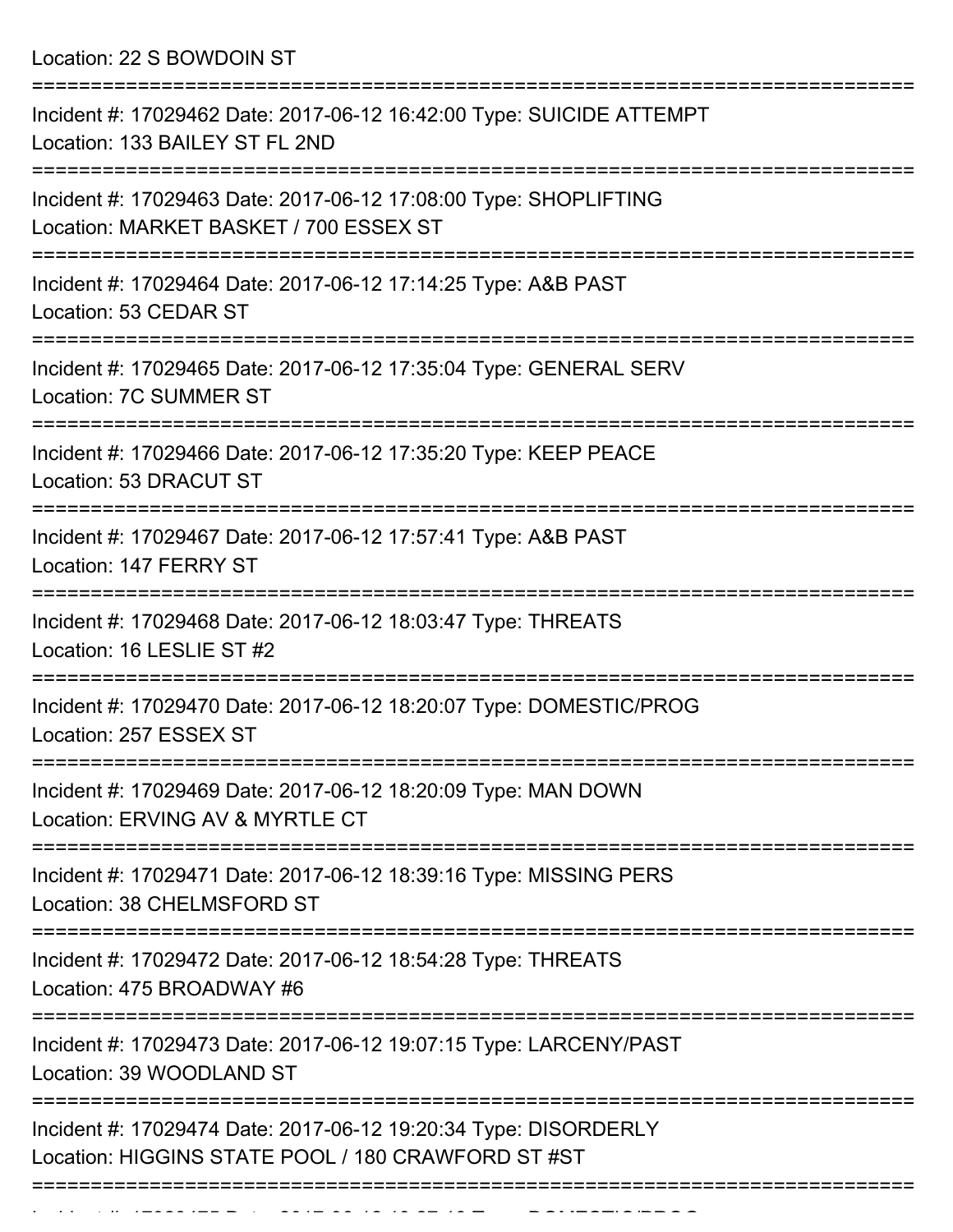Location: 9 WHITMAN ST

| Incident #: 17029476 Date: 2017-06-12 19:28:47 Type: GUN CALL<br>Location: 63 BUTLER ST                                        |
|--------------------------------------------------------------------------------------------------------------------------------|
| Incident #: 17029477 Date: 2017-06-12 19:31:02 Type: UNWANTEDGUEST<br>Location: 225 BAILEY ST FL 1                             |
| Incident #: 17029478 Date: 2017-06-12 19:42:49 Type: E911 HANGUP<br>Location: GREATER LAWRENCE FAM.HLTH.CTR. / 34 HAVERHILL ST |
| Incident #: 17029479 Date: 2017-06-12 20:01:09 Type: MEDIC SUPPORT<br>Location: NEWTON ST & SALEM ST                           |
| Incident #: 17029480 Date: 2017-06-12 20:06:10 Type: LOST PROPERTY<br>Location: YMCA / 40 LAWRENCE ST                          |
| Incident #: 17029481 Date: 2017-06-12 20:13:43 Type: 911 HANG UP<br>Location: 14 JACKSON ST                                    |
| Incident #: 17029482 Date: 2017-06-12 20:24:41 Type: DRUG VIO<br>Location: ARLINGTON ST & CENTRE ST                            |
| Incident #: 17029484 Date: 2017-06-12 20:27:12 Type: SEX OFFENDER<br>Location: 280 BROADWAY                                    |
| Incident #: 17029483 Date: 2017-06-12 20:27:51 Type: NOISE ORD<br>Location: DURHAM ST & S BROADWAY                             |
| Incident #: 17029485 Date: 2017-06-12 20:44:42 Type: SUICIDE ATTEMPT<br>Location: 79 WILLIAM ST                                |
| Incident #: 17029486 Date: 2017-06-12 21:06:49 Type: UNWANTEDGUEST<br>Location: 19 WINTER ST                                   |
| Incident #: 17029487 Date: 2017-06-12 21:07:12 Type: WARRANT SERVE<br><b>Location: 31 KENDRICK ST</b>                          |
| Incident #: 17029488 Date: 2017-06-12 21:07:43 Type: M/V STOP<br>Location: ANDOVER ST & WINTHROP AV                            |
|                                                                                                                                |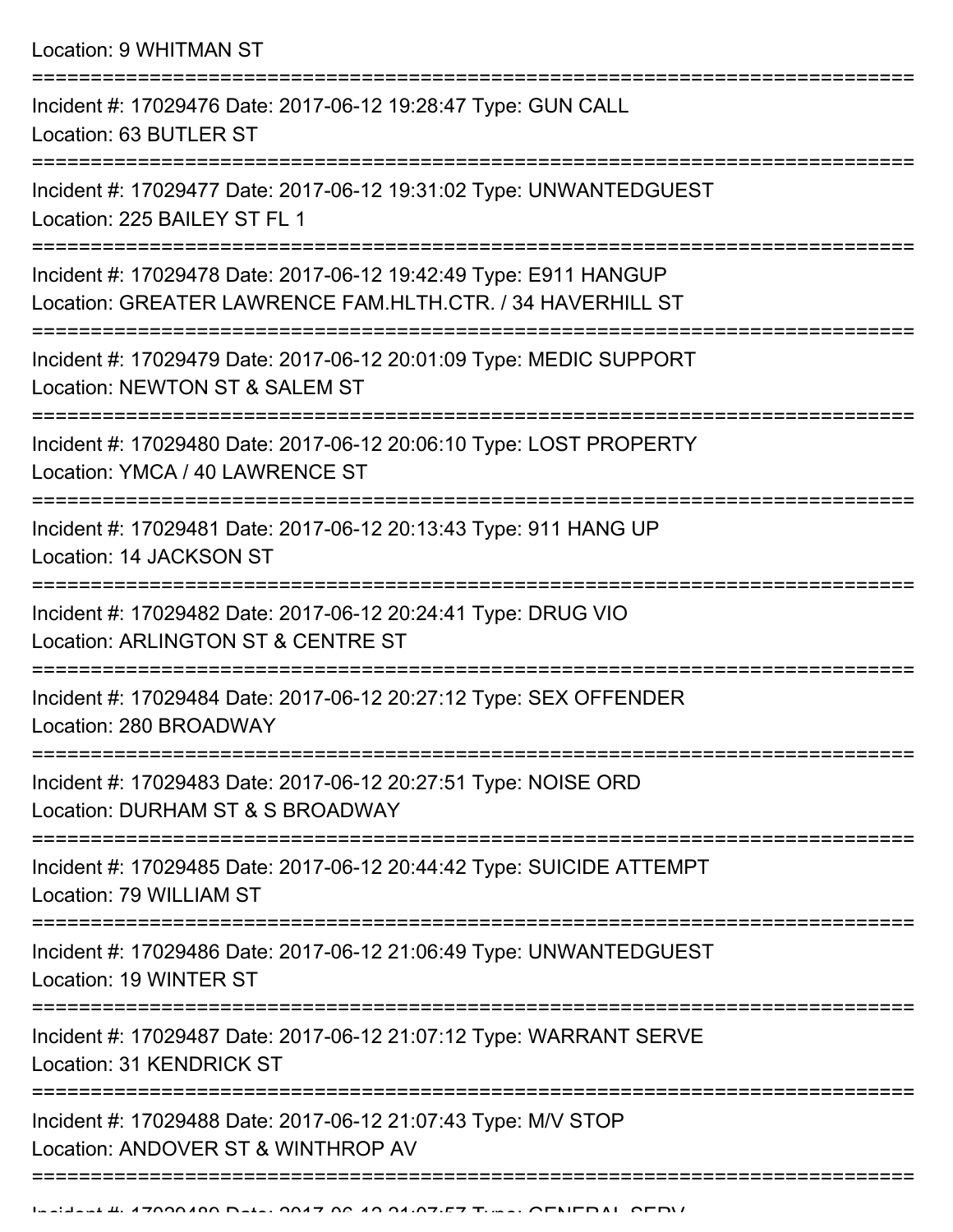| Location: RAINBOWS / 73 WINTHROP AV                                                                                             |
|---------------------------------------------------------------------------------------------------------------------------------|
| Incident #: 17029490 Date: 2017-06-12 21:18:21 Type: WARRANT SERVE<br>Location: 209 BAILEY ST                                   |
| Incident #: 17029491 Date: 2017-06-12 21:21:47 Type: SHOTS FIRED<br>Location: BERKELEY ST & FERN ST                             |
| Incident #: 17029492 Date: 2017-06-12 21:33:04 Type: ANIMAL COMPL<br>Location: LOST DOG / 48 WOODLAND ST                        |
| Incident #: 17029493 Date: 2017-06-12 21:33:56 Type: M/V STOP<br>Location: 44 HOLLY ST                                          |
| Incident #: 17029494 Date: 2017-06-12 21:41:04 Type: M/V STOP<br>Location: S BROADWAY & SALEM ST                                |
| ===========================<br>Incident #: 17029495 Date: 2017-06-12 21:42:57 Type: M/V STOP<br>Location: S UNION ST & SALEM ST |
| Incident #: 17029496 Date: 2017-06-12 21:54:54 Type: AUTO ACC/PED<br>Location: 291 BROADWAY                                     |
| Incident #: 17029497 Date: 2017-06-12 22:02:17 Type: FIGHT<br>Location: HIGGINS STATE POOL / 180 CRAWFORD ST                    |
| Incident #: 17029498 Date: 2017-06-12 22:13:38 Type: FIGHT<br>Location: AMES ST & PEARL ST                                      |
| Incident #: 17029499 Date: 2017-06-12 22:20:44 Type: M/V STOP<br>Location: ALLSTON ST & HIGH ST                                 |
| Incident #: 17029500 Date: 2017-06-12 22:22:44 Type: WARRANT SERVE<br>Location: 32 MAGNOLIA ST                                  |
| Incident #: 17029501 Date: 2017-06-12 22:30:27 Type: WARRANT SERVE<br>Location: 237 ERVING AV                                   |
| Incident #: 17029502 Date: 2017-06-12 22:45:54 Type: MEDIC SUPPORT<br>Location: 10 ROWE ST                                      |
|                                                                                                                                 |

Incident #: 17029503 Date: 2017-06-12 22:47:37 Type: WARRANT SERVE